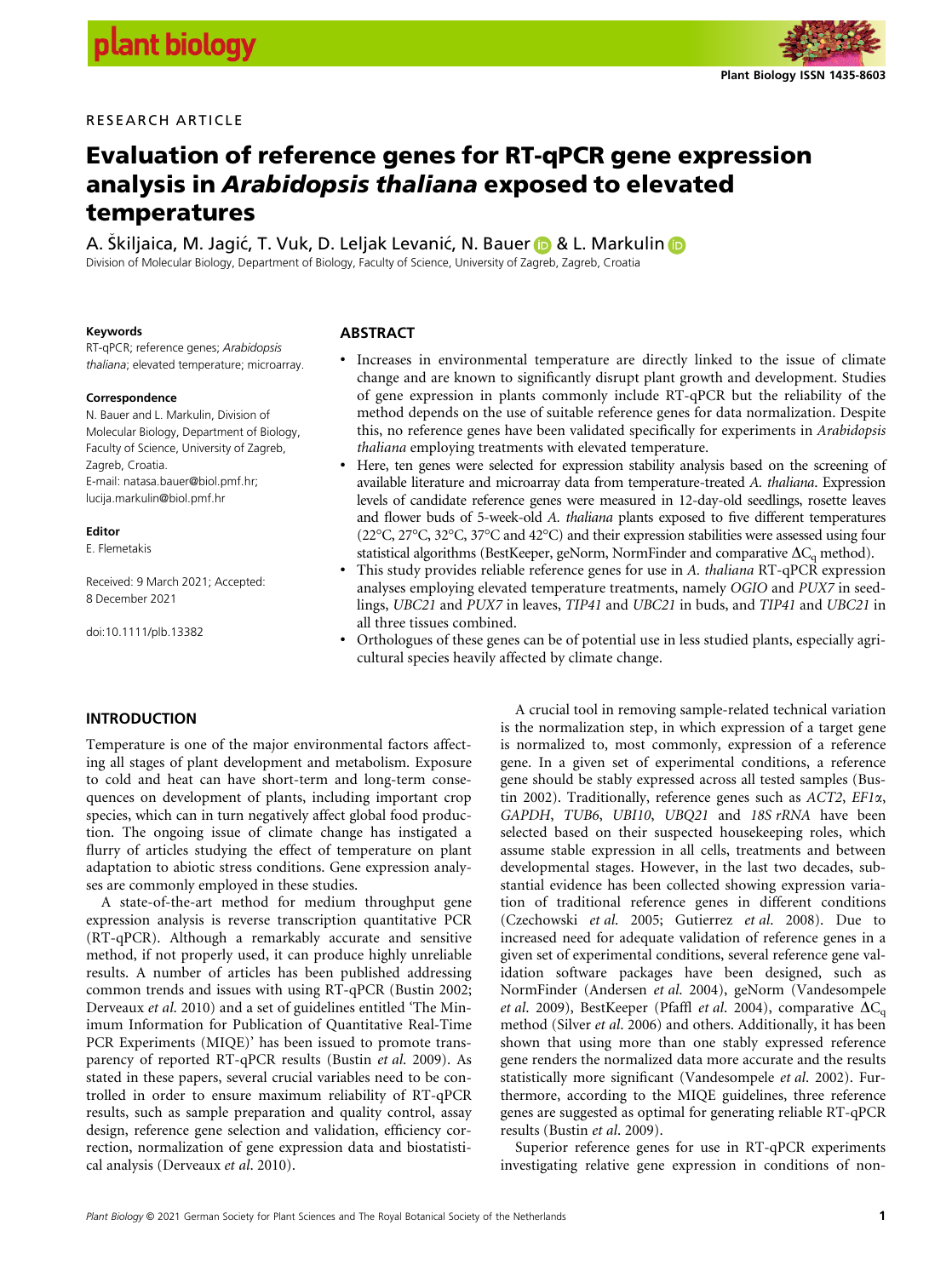optimal temperature have been proposed for wheat (Paolacci et al. 2009), barley (Janska et al. 2013), rice (Xu et al. 2015), soybean (Gao et al. 2017), Arabidopsis pumila (Jin et al. 2019), strawberry (Liu et al. 2020) and many other plants. These papers offer a starting point for individual research laboratories to select reference genes and verify their suitability within their own experimental design. In the model organism Arabidopsis thaliana, reference genes related to temperature have only been marginally investigated, using microarray data obtained from seedlings grown at two different temperatures (Hong et al. 2010) and adult plants exposed to cold stress (Czechowski et al. 2005), or using RNA-seq data from leaves exposed to cold and heat treatment (Klepikova et al. 2016). Although these studies provide valuable information, they are, in themselves, far from a detailed analysis focused exclusively on non-optimal temperatures. Despite being an agriculturally unimportant species, A. thaliana will most likely remain a model plant for research of climate change impacts on plant growth and development, which makes a pool of reliable reference genes for use in RTqPCR not only useful but also a necessary resource. To the best of our knowledge, no studies have been performed in A. thaliana investigating stability of reference genes over a range of temperatures and in different tissues.

Here, we report a systematic analysis of ten candidate reference genes of A. thaliana, in three different tissues (seedlings, rosette leaves, flower buds) exposed to five different temperatures (22°C, 27°C, 32°C, 37°C and 42°C). Candidate genes were selected after a literature review of commonly used A. thaliana reference genes and screening of publicly available microarray data obtained in experiments using A. thaliana tissues in conditions of non-optimal temperature. Expression stabilities of selected genes were estimated using four statistical algorithms (BestKeeper, geNorm, NormFinder and comparative  $\Delta C_{q}$  method). Based on our results, we propose a set of reference genes for use in RT-qPCR gene expression analyses in different A. thaliana tissues after exposure to elevated temperatures.

# MATERIAL AND METHODS

## Plant material and experimental treatments

Seeds of wild-type A. thaliana (L.) Heynh ecotype Columbia-0 were washed in 70% ethanol, followed by surface-sterilization in 1% Izosan-G (Pliva, Zagreb, Croatia) and 0.1%  $Mucasol<sup>TM</sup>$ (Sigma-Aldrich, St. Louis, MO, USA). Seeds were rinsed in sterile water and plated on solid (0.7% w/v agar; Sigma-Aldrich) Murashige and Skoog (MS) growth medium (Murashige & Skoog 1962). Following stratification for 72 h at 4°C, plates were incubated at 24°C in long-day conditions (16 h light/8-h dark). After 12 days, seedlings were either immediately used for treatment or transferred to a mixture of white peat and perlite (Steckmedium KLASMANN; Klasmann-Deilmann, Geeste, Germany) and kept for 1 week at 24°C in short-day conditions (8-h light/16-h dark). Plants were then transferred to long-day conditions (16-h light/8-h dark) until they reached the age of 5 weeks. Temperature was maintained at 24°C and light intensity at 70  $\mu$ mol m<sup>-2</sup> s<sup>-1</sup>. Previous analyses indicated that in our laboratory setting, light intensities higher than 100  $\mu$ mol m<sup>-2</sup> s<sup>-1</sup> cause accumulation of anthocyanins in A. thaliana, which commonly indicates that the plant is under light stress (Steyn et al. 2002). Therefore, we opted for a lower light intensity to ensure optimal growth. Temperature treatments were carried out in a plant growth chamber RK-500 CH (Kambic, Semic, Slovenia) 3 h after the start of the light period. Twelve-day-old seedlings on MS medium in sealed Petri dishes and 5-week-old plants in soil were incubated for 3 h at each of the five temperatures (22°C, 27°C, 32°C, 37°C and 42°C) at 70 µmol m<sup>-2</sup> s<sup>-1</sup> light intensity. Ten seedlings, three rosette leaves (approximately 2 cm long from base to apex) from three individual plants and flower buds from six to 12 individual plants were pooled to comprise the 'seedling', 'leaf' and 'bud' samples, respectively. Two independent biological replicates were collected. Each sample of 'seedling', 'leaf' and 'bud' contained approximately 20, 80 and 20 mg of tissue, respectively. Plant samples were frozen in liquid nitrogen and stored at  $-80^{\circ}$ C before RNA extraction.

## Selection of candidate reference genes

Identification of candidate reference genes that have stable expression independent of ambient temperature was based on the method proposed in Czechowski et al. (2005). Publicly available Arabidopsis ATH1 Genome Array data were downloaded from NCBI GEO or EMBL-EBI ArrayExpress databases (Table S1). From ten experimental series, encompassing 334 arrays in total, only the data obtained from A. thaliana Columbia-0 ecotype exposed to different temperatures were retained for further analysis. Treatment temperatures ranged from 4 to 40°C and light intensity varied between 35 and  $400 \mu \text{mol m}^{-2} \text{ s}^{-1}$  (Table S1). For all experimental series, downloaded array data (CEL files), each containing information on 22 746 probes representing approximately 24 000 gene sequences (Affymetrix 2012), were processed using RMAExpress software (Bolstad et al. 2003). The probe intensities from CEL files of individual experimental series were quantile normalized and, to each of the probe sets, the median polish summarization was applied. The delogged normalized data were used for further analysis. For each probe in the experimental series, mean value (MV), standard deviation (SD) and coefficient of variation (CV) were calculated. When available, the Detection Call information from MAS-processed data was used to filter probes that had a 'Present' call in more than 70% of the arrays of the given experimental series (retaining around 12 500 probes). From these, the top 5% highest expressed probes (by mean value) were removed. When Detection Call information was not available, the 5% highest and the 30% lowest expressed probes were removed from further analysis, retaining 14 785 probes. The remaining probes were sorted by their CV values in ascending order, and a list of 100 topranked genes (Top100) was compiled for each experimental series, resulting in ten Top100 lists (Dataset S1). Also, Top500 and Top1000 lists were assembled (data not shown). Some genes appeared in several Top100 lists and based on the number of their appearances, most prevalent genes were selected for further analysis. Additionally, available literature was searched for RT-qPCR reference genes adhering to the following criteria: they belonged to traditional reference genes ('housekeeping genes') and/or they had already been identified as potential reference genes for experiments employing specific temperatures in A. thaliana (Hong et al. 2010). Literature-identified genes were cross-compared with Top100 lists and based on the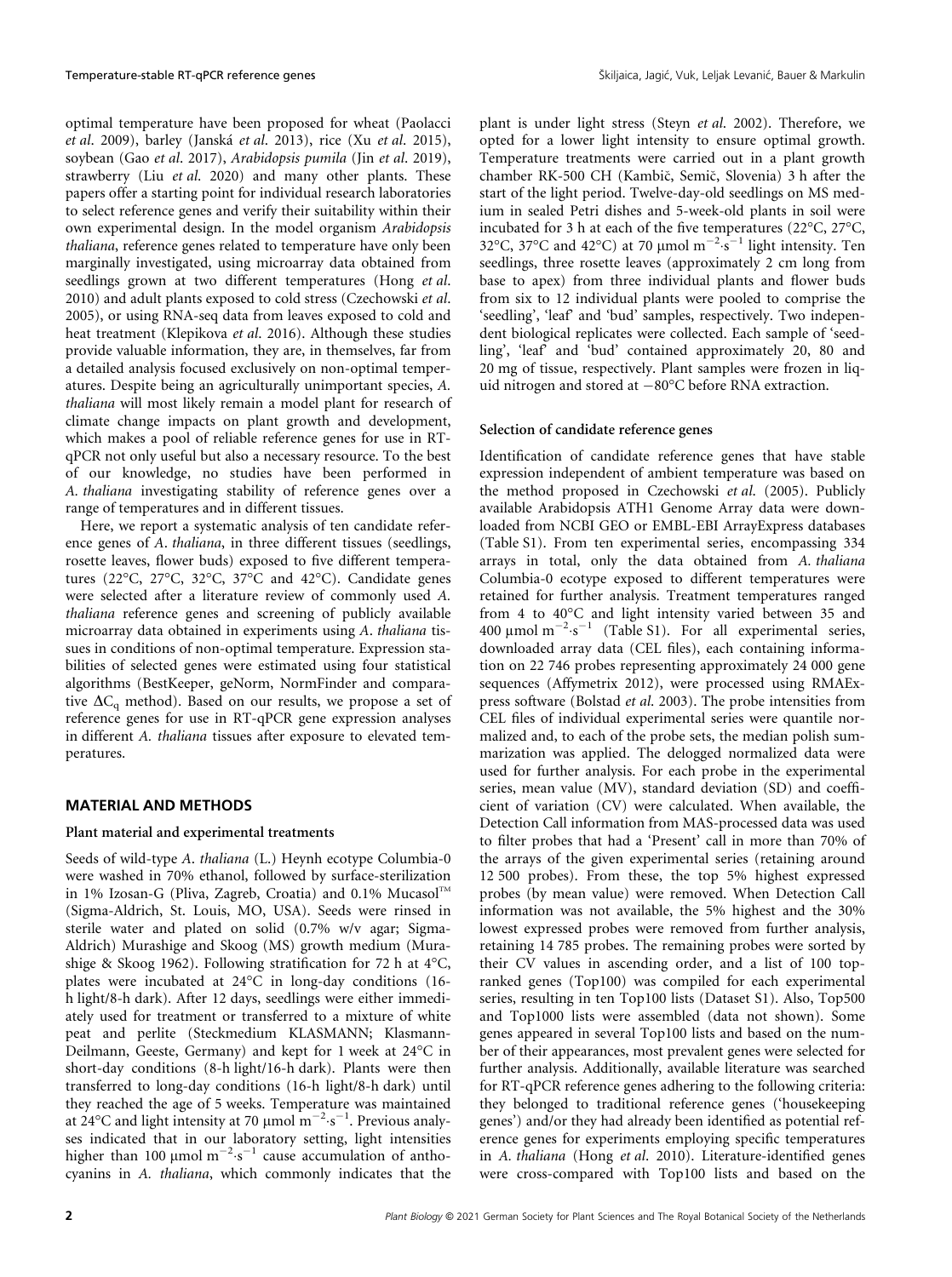number of their appearances in the 10 lists, they were selected for further analysis together with microarray-identified genes. The final ten candidate reference genes selected from Top100 lists underwent stability assessment and reference gene validation.

In addition, the expression data for ten candidate reference genes were extracted from existing A. thaliana transcriptomic data available through the Arabidopsis RNA-seq database (ARS) platform (Zhang et al. 2020). The analysis consisted of samples of seedlings, leaves and flowers in control conditions (16–23°C) and at elevated temperatures ranging from 25 to 45°C (Table S2). The expression levels were calculated as fragments per kilobase of transcript per million mapped reads (FPKM).

# Primer design

Candidate reference gene sequences with designated exons, introns,  $5'$  and  $3'$  untranslated regions of all known splicing variants were retrieved from the Phytozome database version 12.1 (Goodstein et al. 2012). Gene-specific RT-qPCR primers were designed using PerlPrimer software (Marshall 2004) with set criteria for amplicon length of 100–200 bp,  $T_m$  of 59  $\pm$  1°C and GC content of 40–60%. Furthermore, primers were designed to span an exon–exon junction. For genes with multiple transcripts, primers were designed to bind all known transcripts, with resulting amplicons of identical sequence and size. The obtained primer sequences were 20- to 22-nucleotides long. The specificity of each primer pair was verified using NCBI Blast against the A. thaliana transcript database. Primers were ordered from Macrogen (Macrogen Europe, Amsterdam, the Netherlands). Primer specificity in amplifying a single product was confirmed using agarose electrophoresis after 40 cycles of PCR. All primer sequences are listed in Table S3.

## Total RNA extraction and cDNA synthesis

Nitrogen-frozen tissues were homogenized twice for 8 s in Silver Mix Mixer (GC 900548) at 50 Hz using SiLibeads Typ S. Total RNA was extracted using a MagMAx Plant RNA Isolation Kit (Thermo Scientific, Waltham, MA, USA) following the manufacturer's instructions. RNA purity and concentrations were determined using a NanoDrop<sup>TM</sup> 1000 Spectrophotometer (Thermo Scientific) and visualized after electrophoresis on a 1% agarose gel in TAE buffer (40 M Tris-acetate, 10 mM EDTA, pH 8.0) and GelStar (Lonza, Basel, Switzerland) staining by UV light. An aliquot of 1 µg isolated RNA was used for reverse transcription reaction in a total volume of 20 µl using 200 U RevertAid H Minus Reverse Transcriptase,  $1 \times$  Reaction Buffer (Thermo Scientific), 20 U RiboLock RNase inhibitor (Thermo Scientific),  $0.5$  mm dNTPs (Sigma-Aldrich) and  $5 \mu$ M Oligo(dT)18 primer (Thermo Scientific). The reverse transcription reaction mix was incubated for 5 min at 65°C, 45 min at 42°C and 15 min at 70°C.

### Analysis with qPCR

The PCR reactions intended for stability analysis of candidate reference genes were performed in an optical 96-well plate using an Applied Biosystems 7500 Fast Real-Time PCR system. SYBR Green was used to monitor dsDNA synthesis. The reaction mixture contained  $1 \times$  GoTaq qPCR Master Mix reagent,

130 nM forward and reverse primers and 20 ng cDNA in a total volume of 15 µl. The thermal profile was as follows: 50°C for 20 s, 95°C for 10 min, 40 cycles of 95°C for 10 s, and 58°C for 40 s, except for OGIO, PP2AA3 and DWA1 genes where the annealing/extension step was carried out at 60 °C. The presence of a single amplicon was confirmed as a single peak in the melting curve obtained after amplification using the following parameters:  $40-95^{\circ}$ C with ramp speed of  $1^{\circ}$ C·min<sup>-1</sup>. For each primer set, C<sub>q</sub> values and primer efficiencies were calculated from raw amplification data in the exponential phase of each individual amplification plot using LinRegPCR software (Ramakers et al. 2003).

Reference genes which were consistently top-ranked (OGIO, PUX7, UBC21, TIP41) or lowest-ranked (MON1, GLR2) across all tissues and tissue combinations analysed in this work were validated in a DREB2A relative gene expression analysis. PCR reactions were performed in strip tubes using a MIC qPCR Cycler (Bio Molecular Systems) with reaction mixtures prepared as described previously. The thermal profile was as follows: 95°C for 5 min, 40 cycles of 95°C for 10 s, and 60°C for 10 s, and the presence of a single amplicon was confirmed as described previously. The primers used for DREB2A were previously published in Morimoto et al. (2017). For each primer set,  $C_q$  values and primer efficiencies were calculated with the MIC qPCR Cycler software (Bio Molecular Systems Queensland, Australia). When multiple genes were used for normalization, geometric mean values were applied. Relative expression profiles were generated using the method described in Vandesompele et al. (2002). The complete code and packages used in this analysis are available in Code S1.

#### Expression stability analysis

The expression stabilities of candidate reference genes were determined using four validation algorithms (BestKeeper, geNorm, NormFinder and comparative  $\Delta C_q$  method), based on data obtained from two biological replicates. General descriptions of validation algorithms can be found in Methods S1. BestKeeper and comparative  $\Delta C_q$  method assess the stabilities of candidate reference genes directly from raw  $C_q$  values, while geNorm and NormFinder use relative quantities (RQ) as input. For each replicate separately, RQ values of individual samples were calculated from  $C_q$  values and amplicon efficiencies (E), using  $RQ = E^{Cq \text{ min } - Cq^2 \text{(sample)}}$ , where  $C_{q \text{ min }}$  corresponds to the sample with lowest  $C_q$  value within a replicate.

All analyses were performed and graphs were generated in R software 4.0.0. (R Core Team 2020) and RStudio 1.3.959 (RStudio Team 2015). For each candidate reference gene, correlation coefficient (BestKeeper), M value (geNorm), stability value (NormFinder) and meanSD (comparative  $\Delta C_q$  method) were calculated for individual tissue samples (seedling, leaf, bud), two-tissue combinations and all three tissues combined. The BestKeeper function included in the ctrlGene package (Zhong 2019) was used for calculation of descriptive statistics and the correlation coefficients (Pfaffl et al. 2004). geNorm analysis and calculation of M value was performed using functions read.qPCR and selectHKs implemented in packages ReadqPCR and NormqPCR (Perkins et al. 2012). NormFinder analysis and calculation of stability value was performed using r. NormOldStab5.txt file downloaded from https://moma.dk/ normfindersoftware (Andersen et al. 2004). For NormFinder analysis, groups were constituted by temperature treatment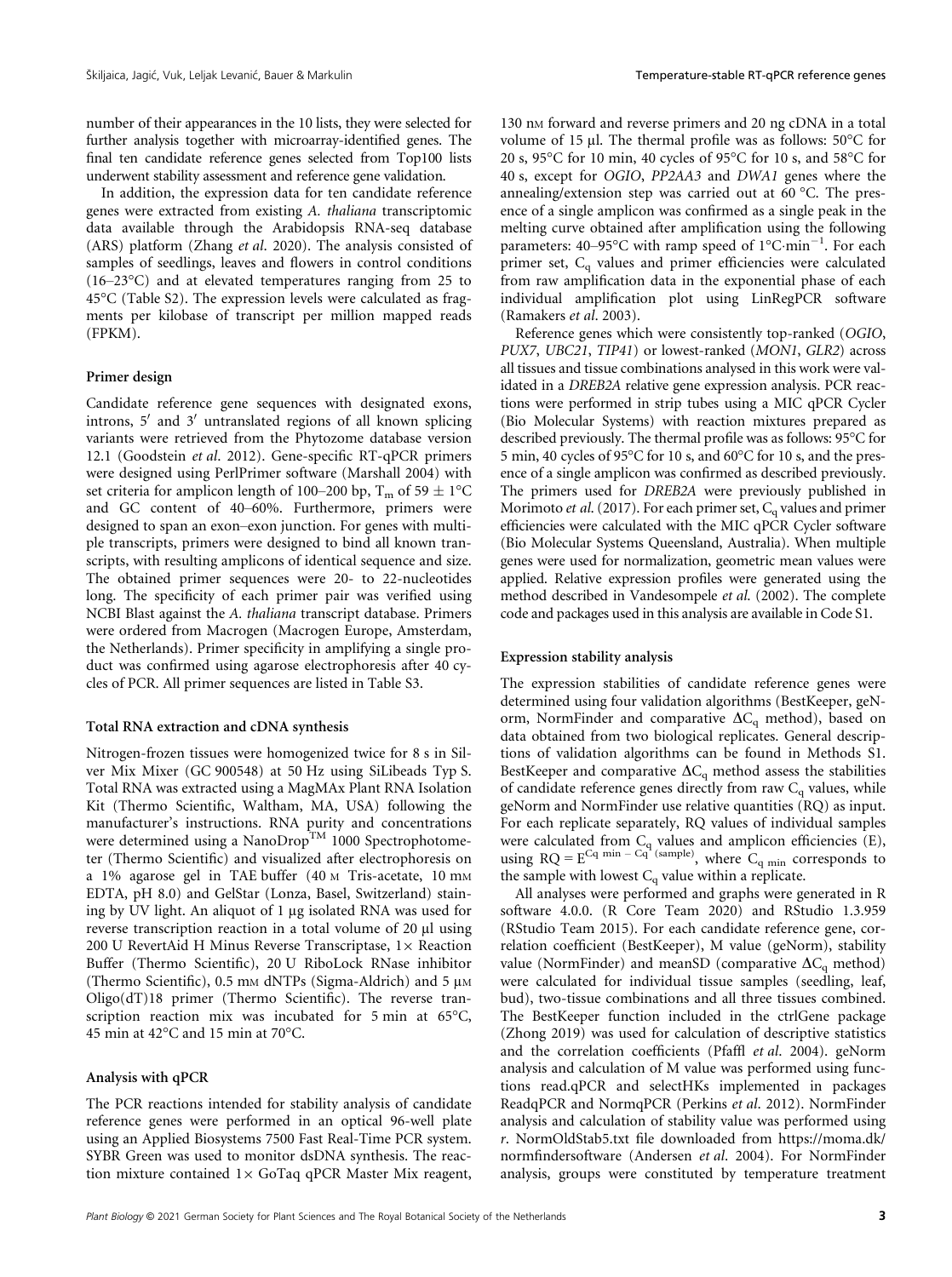(five groups) and intra-group (GroupSD) and inter-group (GroupDiff) Cq variations were estimated. The complete code and packages used in this analysis are available in Code S1.

# Consensus reference gene ranking list

The RankAggreg algorithm was used to generate a consensus ranking list of ten candidate reference genes based on the four ranking lists obtained from BestKeeper, geNorm, NormFinder and comparative  $\Delta C_q$  method. The RankAggreg package was used to perform aggregation of ordered rank lists and standardized weights using the Cross-Entropy Monte Carlo algorithm. The complete code in this analysis is available in Code S1.

# RESULTS

# Selection of candidate reference genes

Expression profiling data (ATH1 Genome Array datasets) obtained on several tissues of A. thaliana exposed to different temperature treatments (4–40°C) (Table S1) were used to select candidate reference genes with minimum expression variation. Probes retrieved from each of the ten experimental series were sorted by coefficient of expression variation (CV), resulting in ten Top100 lists (Dataset S1). The criteria for selection of candidate reference genes from Top100 lists was the number of their appearances within all ten lists, with highest priority given to genes with the greatest number of appearances. Moreover, literature was reviewed for commonly used reference genes and 12 genes were selected. Of these 12, five were traditionally used reference genes (ACT2, GAPDH, TUB6, UBC21 and UBI10) and seven were novel reference genes (MON1, PP2AA3, PTB1, RHIP1, RPF3, TIP41 and YLS8), which have been introduced into literature within the last decade. Here, all novel reference genes were selected based on recommendations published in Hong et al. (2010). Expression stabilities of these 12 literature-identified genes were individually assessed within the Top100 lists obtained from microarray expression data. Again, the highest priority was given to genes with greatest number of appearances.

Seven genes in total appeared three times in Top100 lists: AKR2B, AT3G45560, DWA1, OGIO, PUX7, TRAPPC6 and literature-identified PP2AA3. Of these genes, DWA1, OGIO, PUX7, TRAPPC6 and PP2AA3 were selected for further analysis. AT3G45560 was not selected due to low expression, and AKR2B was discarded because its sequence similarity with AT4G35450 (CDS identity 81.92%) did not allow primer design according to previously set criteria (specifically, encompassing an exon/exon junction). Next, 70 genes in total appeared two times in Top100 lists, and GLR2 was selected as a candidate for further analysis. To perform this selection, we pooled and analysed microarray data from all experimental series and obtained an allcomprehensive list of most stable genes. Here, GLR2 was positioned highest relative to the other 69 genes (data not shown). In addition to PP2AA3, four literature-identified genes, MON1, RHIP1, TIP41 and UBC21, were selected for further analysis. Other literature identified genes were discarded for the following reasons. RPF3 appeared on Top100 lists, but was discarded because it lacks introns, which prevented RT-qPCR primer design according to the aforementioned criteria. ACT2, GAPDH, UBI10 and YLS8 were among the top 5% highest expressed

genes in all experimental series, while PTB1 and TUB6 never ranked within the top 1000 genes (sorted by CV). In all ten experimental series, PTB1 and TUB6 had an average CV of 23.5% and 19.3%, respectively. All ten selected candidate reference genes had an average CV below 15% in all experimental series. Although the number of appearances in Top100 lists was the main criterion for selection of candidate reference genes, we additionally assessed their number of appearances in Top500 lists. All selected genes and the numbers of their appearances in Top100/500 lists are provided in Table 1.

In addition, expression levels of candidate reference genes were evaluated in silico using RNA-seq data deposited in the ARS database (Zhang et al. 2020). The samples used were different A. thaliana tissues exposed to a wide range of temperatures (16–23°C in control samples and 25–45°C in treated samples). For all ten genes, expression was relatively stable between control and heat stress conditions (Fig. S1).

## Expression variation of candidate reference genes

Ten candidate reference genes (DWA1, OGIO, PUX7, TRAPPC6, GLR2, PP2AA3, MON1, RHIP1, TIP41 and UBC21) were evaluated for gene expression stability using RT-qPCR. Gene expression was assessed in three types of tissue: 12-dayold seedlings, as well as rosette leaves and flower buds of 5 week-old plants. Seedlings and plants were exposed to a range of elevated temperatures (22°C, 27°C, 32°C, 37°C and 42°C) for 3 h. The quality of total extracted RNA was verified before reverse transcription, with A260/280 ratio of all RNA samples approximately 2 and the  $A_{260/230}$  ratio 2.0–2.2. Also, electrophoresis showed distinct bands of 18S and 28S ribosomal RNA (Fig. S2). Successful primer design for the ten candidate reference genes was tested with RT-qPCR. The presence of a single peak in a melting curve was taken to indicate amplification of a single amplicon and absence of primer dimer formation (Fig. S3A). Furthermore, amplification of a qPCR product of expected size was confirmed with agarose gel electrophoresis (Fig. S3B). Two biological replicates (independent experiments) of each temperature-treated tissue were prepared (15 independent tissue samples per replicate) and two technical replicates were used in RT-qPCR. After averaging technical replicates, a dataset of 300  $C_q$  values was obtained (Table S4).

Based on the analysis of average  $C_q$  values, UBC21 was the gene with highest expression in all three individual tissues (seedling, leaf and bud) exposed to five different temperatures. Two genes with lowest expression in individual tissues were GLR2 (seedling and bud) and MON1 (leaf) (Fig. 1A). When examining all three tissues combined, average  $C_q$  values of candidate reference genes ranged from 21.95 to 25.82. Again, the gene with highest expression was UBC21 ( $C_q$  mean = 21.95) and the least expressed gene was  $GLR2$  (C<sub>q</sub> mean = 25.82) (Fig. 1B). Beside lowest expression, GLR2 and MON1 had the highest overall  $C_q$  value dispersion (Fig. 1B), indicating lower stability in different experimental conditions. The assessment of relevant RNA-seq data gave similar results (Fig. S1). Again, the least expressed gene was GLR2, while the top five highest expressed genes were the same as in RT-qPCR analysis but in a slightly altered order (RHIP1, PP2AA3, PUX7, UBC21 and OGIO). Moreover, expression stability did not highly differ between RT-qPCR and RNA-Seq analysis, with exception of GLR2, which was surprisingly stable in silico.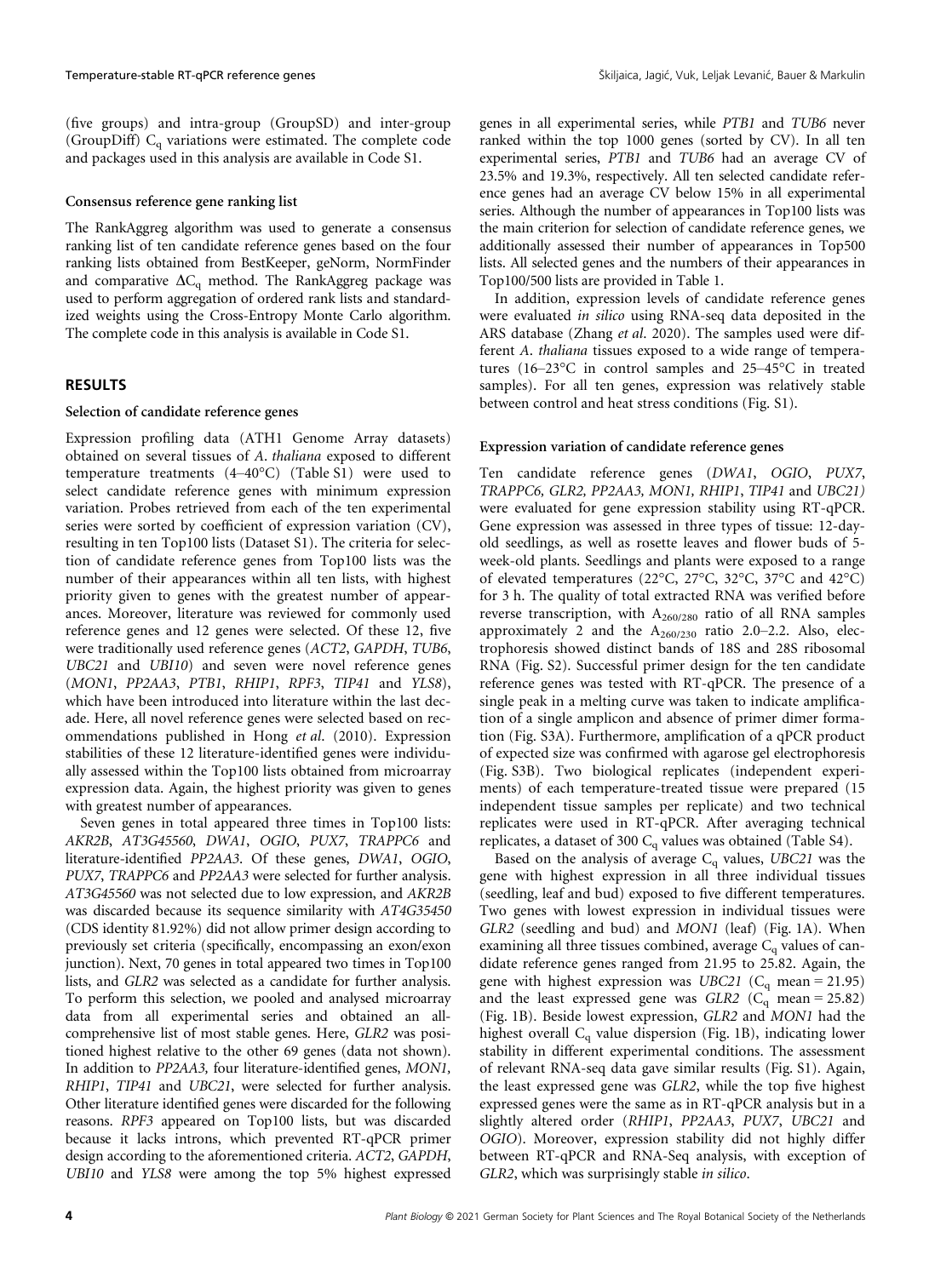Table 1. RT-qPCR candidate reference genes selected for evaluation of gene expression stability in A. thaliana exposed to elevated temperatures. The table lists each gene's symbol, accession number, name and function. Top100/500 denotes the number of times a gene appeared in lists of top 100 or top 500 most stable genes, as calculated from ten microarray experimental series (for details, see Table S1 and Dataset S1).

| Gene symbol<br>(Accession no.) $^a$             | Gene name                                                                      | Function <sup>a,b</sup>                                                                                                                                         |     |  |  |  |
|-------------------------------------------------|--------------------------------------------------------------------------------|-----------------------------------------------------------------------------------------------------------------------------------------------------------------|-----|--|--|--|
| <b>TRAPPC6</b><br>(At3q05000)                   | Transport protein particle (TRAPP)<br>component 6                              | Endoplasmic reticulum to Golgi vesicle-mediated transport, pollen tube development,<br>regulation of GTPase activity, response to abscisic acid                 |     |  |  |  |
| PUX7<br>(At1g14570)                             | Plant UBX domain-containing protein                                            | Encodes a nuclear UBX-containing protein that can bridge ubiquitin to AtCDC48A                                                                                  | 3/5 |  |  |  |
| <b>OGIO</b><br>(At5g51880)                      | 2-oxoglutarate (2OG) and Fe(II)-<br>dependent oxygenase superfamily<br>protein | Oxidoreductase activity                                                                                                                                         | 3/5 |  |  |  |
| DWA1<br>(At2g19430)                             | DWD (DDB1-binding WD40 protein)<br>hypersensitive to ABA 1                     | Gene silencing by RNA, negative regulation of ABA-activated signalling pathway,<br>production of ta-siRNAs involved in RNA interference, protein ubiquitination | 3/3 |  |  |  |
| GLR <sub>2</sub><br>(At2g17260)                 | Glutamate receptor 2                                                           | Cellular calcium ion homeostasis, response to light stimulus, stomatal movement                                                                                 | 2/3 |  |  |  |
| PP <sub>2</sub> A <sub>A</sub> 3<br>(At1g13320) | Protein phosphatase 2A subunit A3                                              | Subunit of protein phosphatase 2A (PP2A), regulation of phosphorylation                                                                                         | 3/5 |  |  |  |
| RHIP1<br>(At4g26410)                            | RGS1-HXK1 interacting protein 1                                                | Cellular response to glucose stimulus, regulation of glucose-mediated signalling<br>pathway                                                                     | 2/4 |  |  |  |
| TIP41<br>(At4g34270)                            | TIP41-like family protein                                                      | TOR signalling, regulation of phosphoprotein phosphatase activity, signal transduction                                                                          | 1/4 |  |  |  |
| MON <sub>1</sub><br>(At2g28390)                 | Monensin sensitivity 1 - SAND family<br>protein                                | Intracellular protein transport, late endosome to vacuole transport, plant organ<br>development, vacuole organization                                           | 0/1 |  |  |  |
| UBC21/PEX4<br>(At5q25760)                       | Ubiquitin-conjugating enzyme 21/<br>Peroxin 4                                  | Fatty acid beta-oxidation, peroxisome organization, protein import into peroxisome<br>matrix, protein ubiquitination                                            | 1/3 |  |  |  |

a The Arabidopsis Information Resource (TAIR) database (http://www.arabidopsis.org/).

b The Universal Protein Resource (UniProt) database (https://www.uniprot.org/).



Fig. 1. Expression profiles of ten candidate reference genes in A. thaliana tissues exposed to elevated temperatures. Seedlings, leaves and flower buds were incubated for 3 h at different temperatures (22°C, 27°C, 32°C, 37°C and 42°C) and RT-qPCR analysis performed. C<sub>q</sub> value variation was calculated for (A) samples of individual tissues (N = 10 per gene/tissue) and (B) samples of all tissues combined (N = 30 per gene). Boxes indicate  $25<sup>th</sup>/75<sup>th</sup>$  percentiles, the horizontal line in the box represents median value and the vertical lines mark 5<sup>th</sup> and 95<sup>th</sup> percentiles. Outliers are marked with a dot and average values are marked with a red cross.

# Evaluation of expression stability in temperature-treated tissues

with five different temperatures (22°C, 27°C, 32°C, 37°C and 42°C). Stability of candidate reference genes relative to temperature treatment was assessed in all three tissues and their combinations.

In this experiment, three types of tissue (12-day-old seedlings, and rosette leaves and flower buds of 5-week-old plants) had been treated

To assess the expression stability of candidate reference genes in seedlings, leaves and buds of A. thaliana after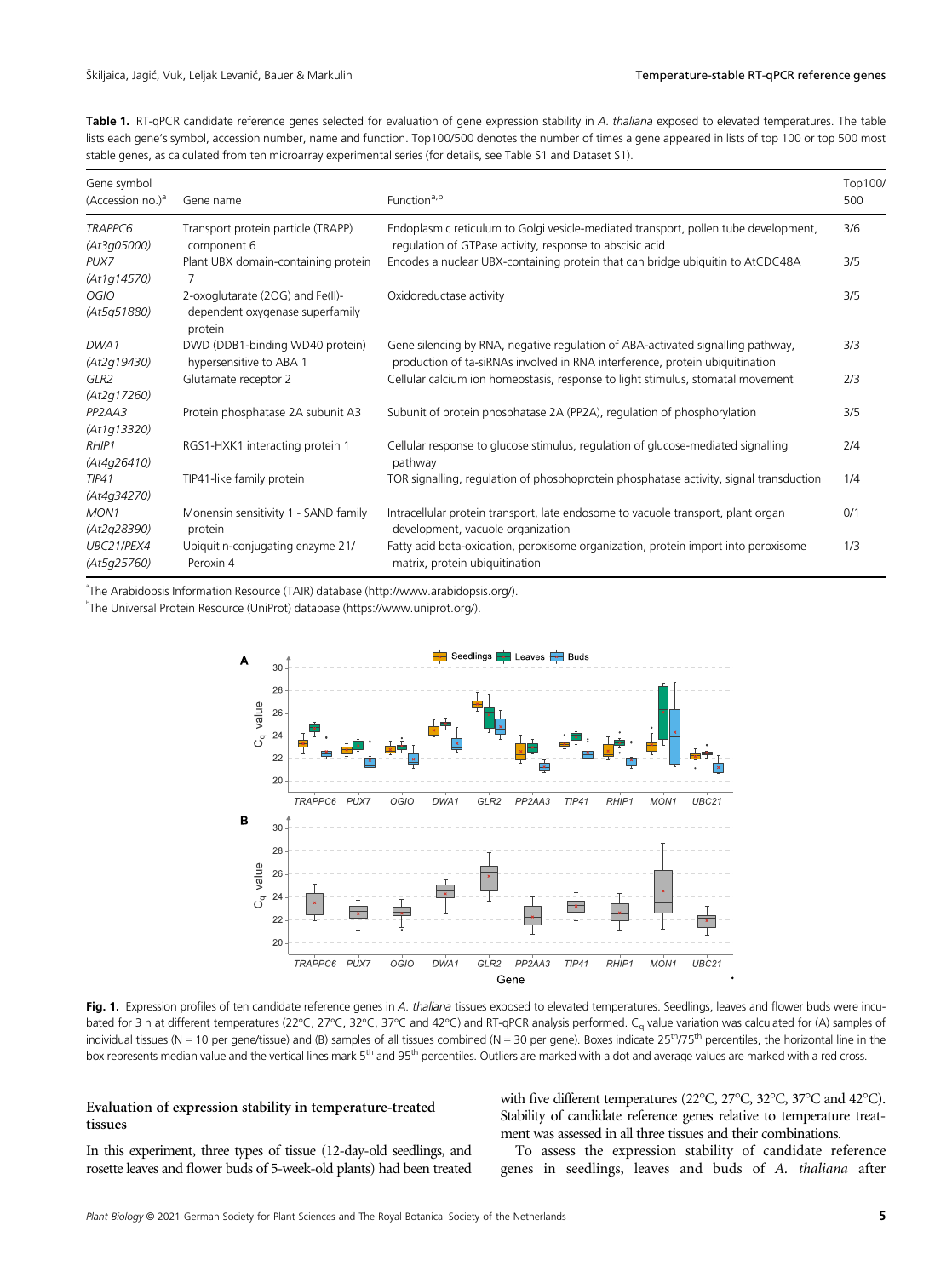temperature treatments, the obtained  $C_q$  data were analysed with four validation algorithms: BestKeeper, geNorm, NormFinder and comparative  $\Delta C_q$  method. The stability ranking of candidate reference genes differed between the four algorithms. However, even though the final ranking order was different, genes that were shown to be most stable by one algorithm also retained that characteristic in other algorithms. For example, in seedlings, OGIO was ranked third, first, second and third by BestKeeper, geNorm, NormFinder and comparative  $\Delta C_{q}$ , respectively. Similarly, TRAPPC6 ranked eighth, seventh, eighth and seventh, respectively (Table 2).

Analysis of  $C_q$  variation was performed in BestKeeper for individual tissues and all tissues combined. In seedlings, SD values of all candidate reference genes remained below 1 and the average CV value was lowest (1.9%) compared to that in leaves and buds (Table S5). Genes with an SD value larger than 1 are generally not considered suitable reference genes (Pfaffl et al. 2004). Here, two genes had SD values higher than 1,

Table 2. Stability ranking of ten candidate reference genes in A. thaliana tissues exposed to elevated temperatures. Seedlings, leaves and flower buds were incubated for 3 h at different temperatures (22°C, 27°C, 32°C, 37°C and 42°C) and RT-qPCR analysis performed. Genes were ranked according to expression stability values 'r', 'meanM', 'Stability' and 'MeanSD', as implemented in BestKeeper, geNorm, NormFinder and comparative  $\Delta C_q$  method, respectively. Comprehensive ranking derived from RankAggreg is based on individual rankings of the four algorithms. Data are shown for individual tissues and all tissues combined. For descriptions of expression stability values calculated by each algorithm, see Methods S1.

| Tissue      | Rank           | BestKeeper                       |              | qeNorm <sup>a</sup>              |       |                     | NormFinder |                                  | Comparative $\Delta C_q$ |                                  |
|-------------|----------------|----------------------------------|--------------|----------------------------------|-------|---------------------|------------|----------------------------------|--------------------------|----------------------------------|
|             |                | Gene                             | $\mathsf{r}$ | Gene                             | meanM | Gene                | Stability  | Gene                             | MeanSD                   | Rank aggreg<br>Gene              |
| Seedlings   | $\mathbf{1}$   | DWA1                             | $0.980*$     | OGIO/PUX7                        | 0.159 | DWA1                | 0.10       | TIP41                            | 0.645                    | <b>OGIO</b>                      |
|             | $\overline{2}$ | MON1                             | $0.964*$     |                                  |       | OGIO                | 0.14       | PUX7                             | 0.672                    | PUX7                             |
|             | 3              | <b>OGIO</b>                      | $0.956*$     | TIP41                            | 0.184 | PUX7                | 0.16       | <b>OGIO</b>                      | 0.674                    | DWA1                             |
|             | $\overline{4}$ | RHIP1                            | $0.884*$     | DWA1                             | 0.197 | UBC21               | 0.18       | UBC21                            | 0.705                    | TIP41                            |
|             | 5              | GLR2                             | $0.875*$     | UBC21                            | 0.228 | TIP41               | 0.19       | GLR2                             | 0.723                    | GLR2                             |
|             | 6              | PUX7                             | $0.873*$     | GLR2                             | 0.252 | GLR2                | 0.23       | DWA1                             | 0.725                    | UBC21                            |
|             | $\overline{7}$ | TIP41                            | $0.828*$     | TRAPPC6                          | 0.264 | RHIP1               | 0.27       | TRAPPC6                          | 0.768                    | $R$ HIP1                         |
|             | 8              | TRAPPC6                          | $0.792*$     | RHIP1                            | 0.287 | TRAPPC6             | 0.29       | RHIP1                            | 0.845                    | MON1                             |
|             | 9              | PP <sub>2</sub> A <sub>4</sub> 3 | $0.656*$     | MON1                             | 0.306 | MON1                | 0.30       | MON1                             | 0.901                    | <b>TRAPPC6</b>                   |
|             | 10             | UBC21                            | 0.516        | PP <sub>2</sub> AA3              | 0.340 | PP <sub>2</sub> AA3 | 0.40       | PP <sub>2</sub> AA3              | 0.993                    | PP <sub>2</sub> AA3              |
| Leaves      | $\mathbf{1}$   | PP <sub>2</sub> A <sub>A</sub> 3 | $0.882*$     | UBC21/MON1                       | 0.167 | UBC21               | 0.14       | DWA1                             | 0.789                    | UBC21                            |
|             | $\mathbf 2$    | OGIO                             | $0.679*$     |                                  |       | TIP41               | 0.18       | OGIO                             | 0.815                    | PUX7                             |
|             | 3              | TRAPPC6                          | 0.570        | PUX7                             | 0.209 | PUX7                | 0.19       | UBC21                            | 0.821                    | OGIO                             |
|             | $\overline{4}$ | RHIP1                            | 0.553        | OGIO                             | 0.283 | MON1                | 0.22       | <b>TRAPPC6</b>                   | 0.824                    | PP <sub>2</sub> AA3              |
|             | 5              | PUX7                             | 0.551        | TIP41                            | 0.316 | PP <sub>2</sub> AA3 | 0.22       | PUX7                             | 0.826                    | TIP41                            |
|             | $\sqrt{6}$     | UBC21                            | 0.525        | PP <sub>2</sub> AA3              | 0.337 | OGIO                | 0.23       | TIP41                            | 0.829                    | <b>TRAPPC6</b>                   |
|             | $\overline{7}$ | TIP41                            | 0.428        | TRAPPC6                          | 0.353 | TRAPPC6             | 0.25       | PP <sub>2</sub> AA3              | 0.843                    | MON1                             |
|             | 8              | DWA1                             | 0.355        | DWA1                             | 0.367 | DWA1                | 0.29       | RHIP1                            | 0.868                    | DWA1                             |
|             | 9              | MON1                             | 0.341        | RHIP1                            | 0.398 | RHIP1               | 0.35       | GLR2                             | 1.383                    | RHIP1                            |
|             | 10             | GLR2                             | 0.084        | GLR2                             | 0.437 | GLR2                | 0.41       | MON1                             | 2.414                    | GLR2                             |
| <b>Buds</b> | $\mathbf{1}$   | RHIP1                            | $0.975*$     | TIP41/UBC21                      | 0.182 | TIP41               | 0.13       | PP <sub>2</sub> A <sub>A</sub> 3 | 1.055                    | TIP41                            |
|             | $\mathbf 2$    | DWA1                             | $0.972*$     |                                  |       | UBC21               | 0.16       | UBC21                            | 1.123                    | UBC21                            |
|             | 3              | PUX7                             | $0.970*$     | RHIP1                            | 0.235 | RHIP1               | 0.20       | TIP41                            | 1.150                    | RHIP1                            |
|             | $\overline{4}$ | UBC21                            | $0.940*$     | DWA1                             | 0.258 | <b>TRAPPC</b>       | 0.21       | TRAPPC6                          | 1.186                    | DWA1                             |
|             | 5              | TIP41                            | $0.922*$     | <b>TRAPPC6</b>                   | 0.281 | DWA1                | 0.23       | OGIO                             | 1.195                    | <b>TRAPPC6</b>                   |
|             | $\sqrt{6}$     | MON1                             | $0.881*$     | PUX7                             | 0.299 | OGIO                | 0.32       | DWA1                             | 1.242                    | PUX7                             |
|             | $\overline{7}$ | PP <sub>2</sub> A <sub>4</sub> 3 | $0.870*$     | MON1                             | 0.318 | MON1                | 0.33       | GLR2                             | 1.282                    | PP <sub>2</sub> AA3              |
|             | $\,8\,$        | TRAPPC6                          | 0.868*       | PP <sub>2</sub> A <sub>A</sub> 3 | 0.352 | PUX7                | 0.33       | RHIP1                            | 1.294                    | OGIO                             |
|             | $\mathsf 9$    | OGIO                             | $0.851*$     | OGIO                             | 0.382 | PP <sub>2</sub> AA3 | 0.34       | PUX7                             | 1.328                    | MON1                             |
|             | 10             | GLR2                             | 0.571        | GLR2                             | 0.430 | GLR2                | 0.37       | MON1                             | 3.073                    | GLR2                             |
| All tissues | $\mathbf{1}$   | DWA1                             | $0.959*$     | DWA1/PUX7                        | 0.271 | TIP41               | 0.13       | OGIO                             | 1.306                    | TIP41                            |
|             | $\mathbf 2$    | RHIP1                            | 0.938*       |                                  |       | UBC21               | 0.14       | UBC21                            | 1.319                    | UBC21                            |
|             | 3              | PUX7                             | 0.938*       | TIP41                            | 0.295 | PUX7                | 0.15       | TIP41                            | 1.324                    | RHIP1                            |
|             | $\overline{4}$ | TIP41                            | $0.919*$     | UBC21                            | 0.310 | DWA1                | 0.16       | PUX7                             | 1.368                    | DWA1                             |
|             | 5              | OGIO                             | $0.914*$     | TRAPPC6                          | 0.327 | TRAPPC6             | 0.18       | DWA1                             | 1.423                    | TRAPPC6                          |
|             | 6              | <b>TRAPPC6</b>                   | $0.893*$     | OGIO                             | 0.352 | <b>OGIO</b>         | 0.18       | RHIP1                            | 1.426                    | PUX7                             |
|             | $\overline{7}$ | UBC21                            | $0.879*$     | RHIP1                            | 0.365 | MON1                | 0.19       | PP <sub>2</sub> A <sub>A</sub> 3 | 1.452                    | PP <sub>2</sub> A <sub>A</sub> 3 |
|             | 8              | PP <sub>2</sub> AA3              | $0.827*$     | MON1                             | 0.379 | PP <sub>2</sub> AA3 | 0.20       | TRAPCC6                          | 1.490                    | OGIO                             |
|             | 9              | MON1                             | $0.609*$     | PP <sub>2</sub> AA3              | 0.394 | RHIP1               | 0.22       | GLR2                             | 1.612                    | MON1                             |
|             | 10             | GLR2                             | $0.499*$     | GLR2                             | 0.424 | GLR2                | 0.22       | MON1                             | 2.687                    | GLR2                             |
|             |                |                                  |              |                                  |       |                     |            |                                  |                          |                                  |

a This version of geNorm does not differentiate between the top two positions within a ranking.  $*p$ -value < 0.05.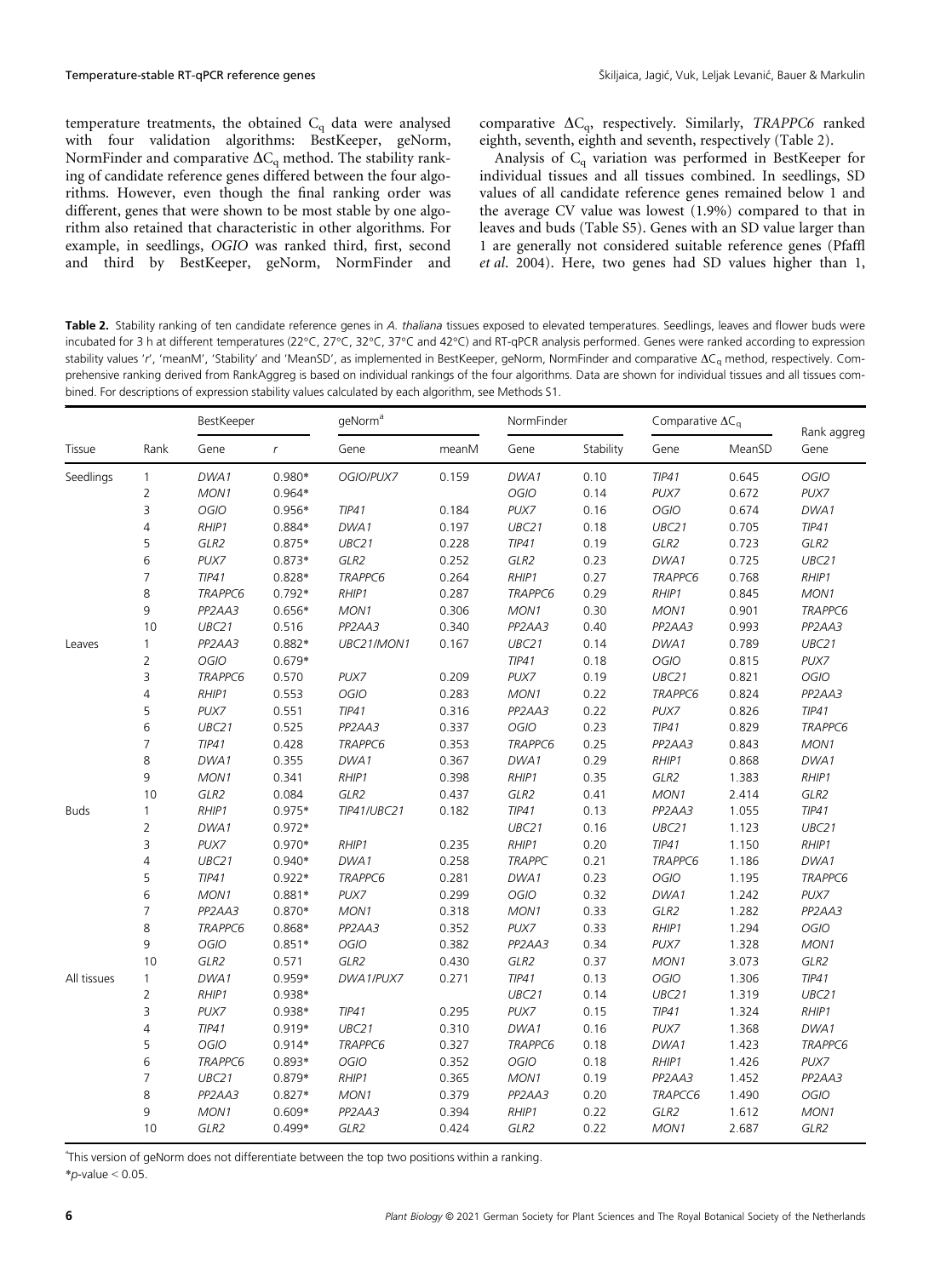GLR2 and MON1 in leaves and in all three tissues combined, and MON1 in buds. However, because elimination of these genes did not significantly alter the BestKeeper ranking order (data not shown), GLR2 and MON1 were not removed from the analysis.

The M values of all evaluated candidate reference genes calculated by geNorm were below the threshold value of 0.5 (Hellemans et al. 2007), both in individual tissues and in tissue combinations (Table 2, Table S6). This indicates that, according to geNorm, all selected genes are of adequate stability and are therefore suitable for use as reference genes. The version of geNorm used in this work outputs a stability ranking list in which two genes share the position of the most stable gene. Therefore, according to geNorm, most stable genes were OGIO/PUX7 (0.159) in seedlings, UBC21/MON1 (0.167) in leaves and TIP41/UBC21 (0.182) in buds. In all three tissues combined, DWA1/PUX7 (0.271) was considered most stable. Furthermore, geNorm pairwise variation analysis was used to assess the number of reference genes necessary for accurate RTqPCR analysis. One of the analysis outputs was the pairwise variation value  $(V_{2/3})$  between the normalization factors calculated for the first two  $(NF_2)$  and three  $(NF_3)$  genes in a geNorm ranking (in individual tissues and all three tissues combined). In all cases, the  $V_{2/3}$  values were below the threshold value of 0.15, indicating that the use of geometric means of two topranked reference genes would be as sufficient for data normalization as the geometric mean of three or more genes (Fig. 2).

NormFinder uses an inter-group variation to circumvent the effect of co-regulated genes on stability evaluation. In our case, groups were constituted by temperature (five groups). The most stable gene was DWA1 (0.10) in seedlings, UBC21 (0.14) in leaves and TIP41 (0.13) in buds (Table 2). In all tissues combined, TIP41 (0.13) was considered most stable by NormFinder (Table S6). Moreover, all top-ranked genes also showed the lowest inter-group variation (Table S7).

When all genes were compared against one another using the comparative  $\Delta C_q$  method and then ranked by mean SD values, the most stable gene was TIP41 (0.645) in seedlings, DWA1 (0.789) in leaves and PP2AA3 (1.055) in buds (Table 2). In all three tissues combined, the most stable gene was OGIO (1.306). Based on this ranking, significant  $\Delta C_q$  deviation was present for MON1 and PP2AA3 in seedlings, MON1 and GLR2 in leaves, MON1 and PUX7 in buds and GLR2 and MON1 in all tissues combined (Fig. S4), implying lower expression stability of these genes in the indicated tissues.

Comprehensive ranking for each individual tissue (seedling, leaf and bud) and tissue combinations was obtained with RankAggreg. In this ranking, the most stable candidate reference genes in seedlings were OGIO and PUX7. This is in accordance with the rankings obtained using individual algorithms, where OGIO appeared four times and PUX7 three times among the top three most stable genes. Although PUX7 was ranked in sixth place in the BestKeeper analysis, its SD value (0.34) was still one of the lowest of all SD values in the BestKeeper analysis. In the RankAggreg ranking, the most stable candidate reference genes in leaves were UBC21 and PUX7. In individual algorithms, UBC21 and PUX7 appeared three and two times in the top three positions, respectively. In buds, the most stable genes according to RankAggreg were TIP41 and UBC21. Both genes appeared three times in the top three positions of the four algorithms. In the ranking obtained using data from all



Fig. 2. Pairwise variation  $(V_{n/n+1})$  analysis between normalization factors  $NF_n$  and  $NF_{n+1}$  (n = number of genes used to calculate NF). Seedlings, leaves and flower buds of A. thaliana were incubated for 3 h at different temperatures (22°C, 27°C, 32°C, 37°C and 42°C) and RT-qPCR analysis performed. Ten candidate reference genes were ranked by expression stability in geNorm for each individual tissue and all three tissues combined (see Table 2). Pairwise variation analysis illustrates the optimal number of consecutively ranked reference genes needed for accurate normalization of RT-qPCR data. Gene groups with pairwise variation values below 0.15 (horizontal red line) are sufficient for normalization. Data are shown for individual tissues and all tissues combined.

three tissues combined, TIP41 and UBC21 were genes with the highest stability (Table 2).

In addition, the stabilities of candidate reference genes were analysed in two-tissue combinations (seedlings and leaves, seedlings and buds, and leaves and buds). In all two-tissue combinations, UBC21 and GLR2 were the highest and the lowest expressed gene, respectively (Table S5).  $C_q$  value variations of candidate reference genes remained low even in different two-tissue combinations, with the majority of the genes having an SD value below 1. The two exceptions were MON1 in all two-tissue combinations and TRAPPC6 in the combination of leaves and buds (Table S5). In the RankAggreg analysis, PUX7 and UBC21 were the most stable genes in seedlings and leaves, DWA1 and TIP41 in seedlings and buds, and UBC21 and TIP41 in leaves and buds (Table S6). Pairwise variation values of V2/3 calculated by geNorm were less than 0.15. This indicates that for accurate normalization, the use of two topranked genes would be sufficient for all two-tissue combinations (Fig. S5).

#### Validation of selected reference genes

To evaluate the reliability of selected reference genes, we used single or multiple reference genes to normalize the expression of a heat-inducible gene, DREB2A. Relative expression levels of DREB2A upon temperature treatment were evaluated in individual tissues (seedling, leaf and bud) and all three tissues combined. Both for individual tissue analysis and group tissue analysis, data normalization was performed using the two respective top-ranked and one lowest-ranked reference gene according to Table 2. The heat-induced rise in expression levels of DREB2A was most prominent during the most intense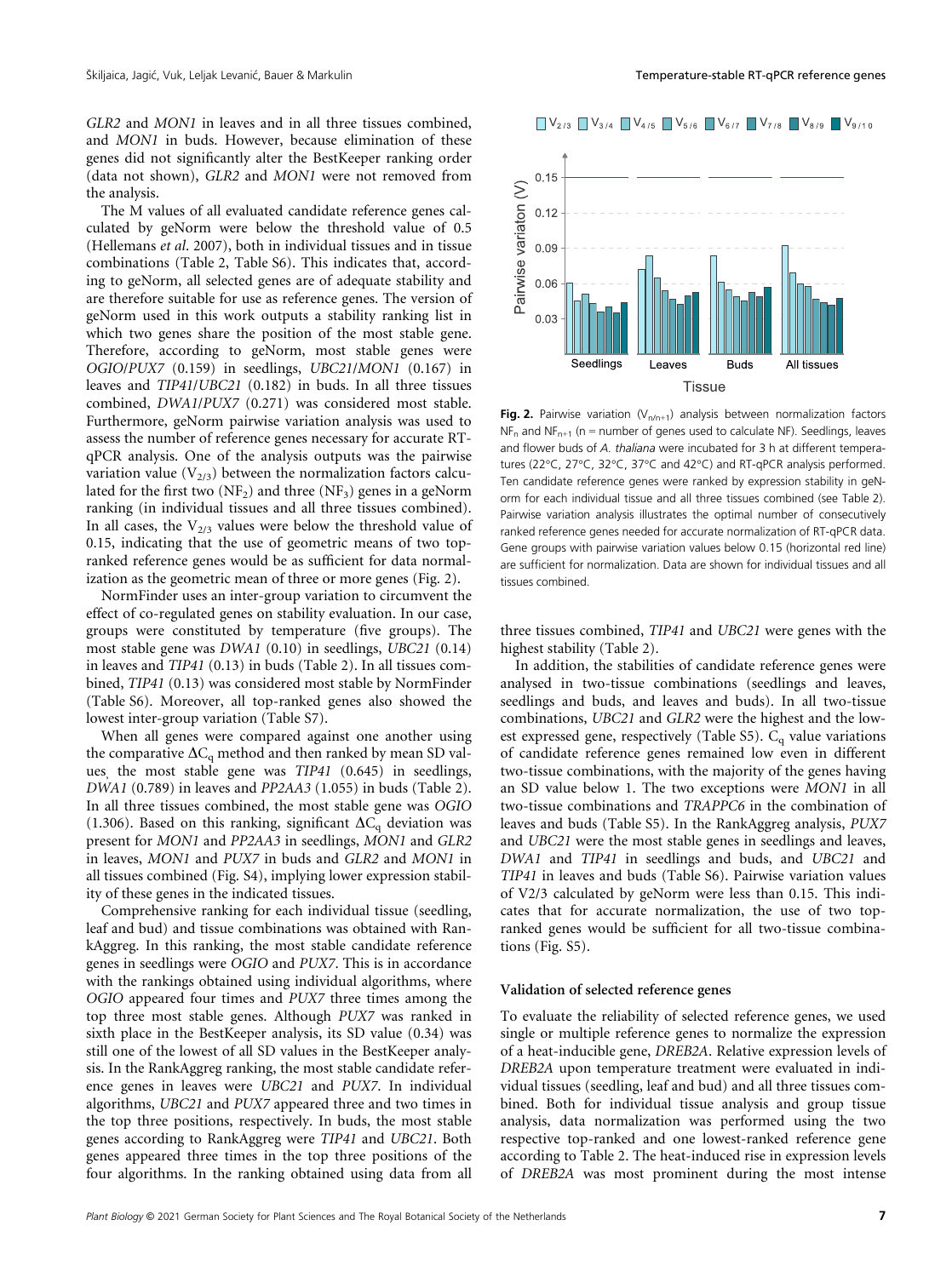temperature treatment (42°C) in all three tissues and was higher in seedlings than in leaves and buds of A. thaliana (Figs 3 and 4). When either of the two top-ranked reference genes was used to normalize the data (OGIO or PUX7 for seedlings, UBC21 or PUX7 for leaves and TIP41 or UBC21 for buds), the resulting expression levels of DREB2A were similar. However, using lowest-ranked reference genes for data normalization (MON1 for seedlings and GLR2 for leaves and buds) resulted in a deviation of DREB2A gene expression levels, compared to levels reported using top-ranked genes (Fig. 3A–C).



Fig. 3. Validation of selected reference genes in individual A. thaliana tissues exposed to elevated temperatures. Seedlings, leaves and flower buds were incubated for 3 h at different temperatures (22°C, 27°C, 32°C, 37°C and 42°C) and expression levels of DREB2A were calculated using single or multiple reference genes for normalization. DREB2A expression was normalized for (A) seedlings, using top-ranked genes OGIO and PUX7 and low-ranked MON1, (B) leaves, using top-ranked genes UBC21 and PUX7 and low-ranked GLR2 and (C) buds, using top-ranked genes TIP41 and UBC21 and low-ranked GLR2. For each tissue, DREB2A expression was calibrated to its expression in sample '22°C'. Results of one independent experiment are shown.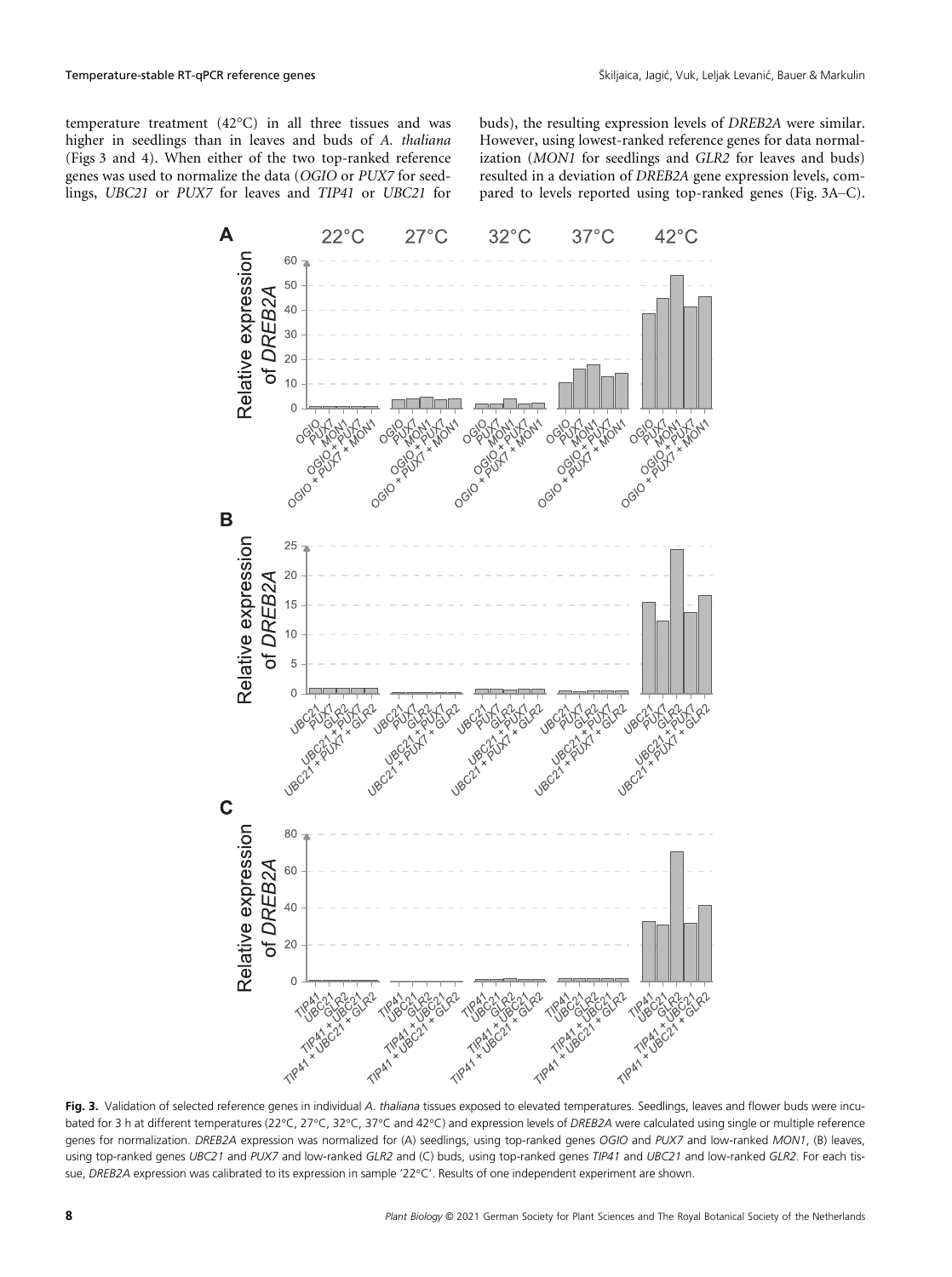

Fig. 4. Validation of selected reference genes in a group analysis of combined A. thaliana tissues exposed to elevated temperatures. Seedlings, leaves and flower buds were incubated for 3 h at different temperatures (22°C, 27°C, 32°C, 37°C and 42°C) and expression levels of DREB2A were calculated using single or multiple reference genes for normalization. DREB2A expression was normalized in a group analysis using two top-ranked genes, TIP41 and UBC21, and one low-ranked gene, GLR2. Expression of DREB2A was calibrated to its expression in sample 'seedlings at 22°C'. Results of one independent experiment are shown.

This deviation was most striking in leaves and buds, where tenth-ranked GLR2 was used. For example, in buds at 42°C, relative gene expression level of DREB2A was 31.02 and 32.6 when normalized with TIP41 and UBC21, respectively, and 70.5 when normalized with GLR2 (Fig. 3C). The deviation in DREB2A expression levels was somewhat less apparent in seedlings, where MON1 was used as representative of a low-ranked gene. This might be accounted for by the relatively high stability values of MON1, which ranked eight but still had similar values to those of the first-ranked OGIO. This was especially evident in the BestKeeper analysis, where both MON1 and OGIO had a high Pearson correlation coefficient  $(r > 0.9)$ . For comparison, in buds, the r-value of the first-ranked reference gene TIP41 was 0.922 and the last-ranked gene GLR2 was 0.571. A similar pattern of DREB2A expression was observed when group analysis was performed for all three tissues combined (Fig. 4). Here, the two top-ranked genes were TIP41 and UBC21 and the lowest-ranked gene was GLR2. Again, relative expression levels of DREB2A remained comparable when TIP41 and UBC21 were used for data normalization and deviated when GLR2 was used.

As stated previously, geNorm analysis indicated that two reference genes were sufficient for data normalization in seedlings, leaves and buds of A. thaliana treated with elevated temperatures. When geometric mean data of the two most stable genes were used for normalization of DREB2A expression data, relative gene expression levels were more accurately represented than when only a single gene was used. This was evident for all tissues and tissue combinations analysed. However, the provided correction was subtle, probably due to both genes being of similarly high stability. The importance of using multiple reference genes and the corrective effect of highly stable genes was more apparent in combination with the least stable genes. When the low-ranked gene was individually used for normalization, DREB2A expression appeared artificially enhanced, but when it was used in combination with top-ranked genes, this deviation was largely corrected, with expression levels pulled back toward the range provided by top-ranked genes (Figs 3 and 4).

## **DISCUSSION**

Temperature is one of the most important environmental factors affecting the rate of plant development, growth and productivity (Hatfield & Prueger 2015). It significantly impacts the rates of photosynthesis and respiration, which in turn influence biomass yield and seed ripening, consequently affecting seed weight and germination. On a subcellular level, changes in environmental temperature greatly influence gene expression, metabolite synthesis or degradation and can shift the plant's entire developmental programme (Lawlor 2005; Pyl et al. 2012; Posch et al. 2019). The currently accepted global climate change model predicts warmer temperatures overall and more intense temperature extremes in the upcoming years (Meehl et al. 2007). In the light of these environmental changes and their effects on plant growth and development, the scientific community has increased their attention on molecular mechanisms which enable plants to recognize stressful events and generate an appropriate stress response. Large numbers of these studies include expression analyses of genes encoding potential regulators and other major players in the molecular cascades of the stress response. The method of choice for medium-scale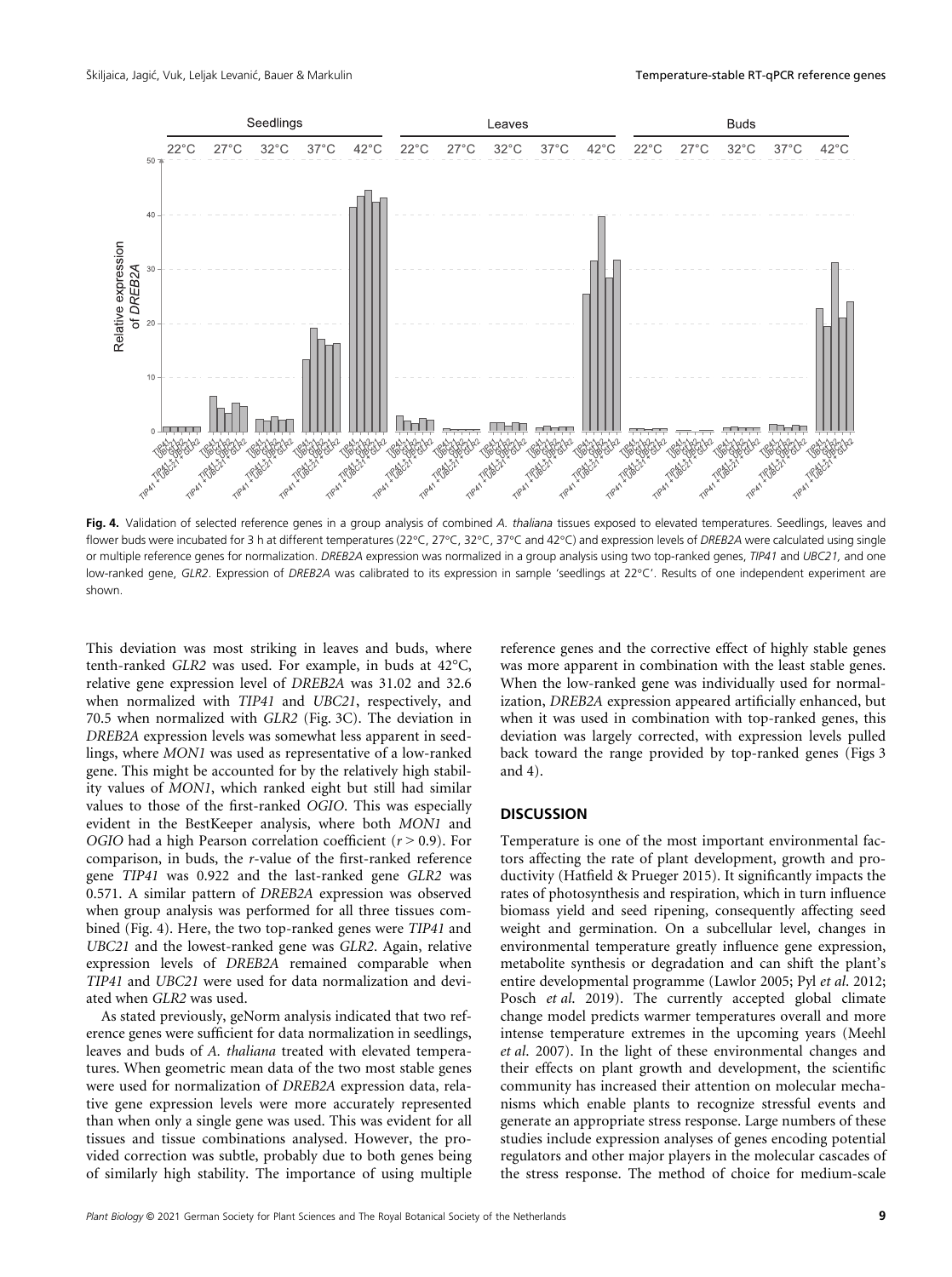gene expression analyses is RT-qPCR, which offers both speed and sensitivity. However, the reliability of RT-qPCR results largely depends on correct implementation of the method which, among other procedural requirements, demands the use of suitable reference genes. Inaccurate normalization of RT-qPCR data can cause misinterpretation of gene expression results, which can then lead to false conclusions and mislead the work of biologists, breeders, geneticists, agronomists and climate scientists developing strategies to cope with a rapidly changing environment.

Detailed validation studies proposing reference genes for use in RT-qPCR experiments which employ different temperature treatments and tissue types are available for numerous plant species (Paolacci et al. 2009; Janska et al. 2013; Xu et al. 2015; Gao et al. 2017; Jin et al. 2019; Liu et al. 2020). However, they are essentially non-existent for A. thaliana, despite its cult status in molecular biology. Czechowski et al. (2005) completed the first detailed study based on microarray data, in which several reference genes suitable for use in RT-qPCR experiments on A. thaliana are identified and validated. The study includes data from different development stages, abiotic and biotic stresses, hormone stress and nutrient stress (Czechowski et al. 2005). This was followed by another extensive validation study which, among other experimental series, includes data on seedlings exposed to 16°C and 23°C (Hong et al. 2010). In both papers, the results are based on a single tissue and no more than two temperatures (Hong *et al.* 2010), or cold  $(4^{\circ}C)$ , but not heat stress (Czechowski et al. 2005). Moreover, in Czechowski et al. (2005), to validate reference gene stability, cold stress samples were pooled together with 19 other samples obtained from different plant tissues, stresses or growth conditions, and no reference genes were proposed specifically for cold treatment. A relatively recent RNA-seq analysis of A. thaliana gene expression profiles across different organs and different abiotic stresses also provides a list of stably expressed genes; however, this analysis is based on more than 80 tissue and treatment samples, of which temperature treatment includes only leaves incubated at 4°C or 42°C (Klepikova et al. 2016).

Here, we propose for the first time a set of reference genes for use in RT-qPCR gene expression analysis in different A. thaliana tissues (seedlings, rosette leaves and flower buds) exposed to a range of elevated temperatures (22°C, 27°C, 32°C, 37°C and 42°C). Candidate reference genes were selected after an exhaustive literature analysis and from microarray data obtained in different A. thaliana tissues exposed to a range of temperatures, from 4°C to 40°C. Because gene rankings obtained after microarray data analysis depend on experimental conditions (databases) used (Guenin et al. 2009), candidate reference genes selected in this way can introduce inconsistencies if applied in different experimental contexts. However, microarray data certainly contribute to narrowing down a pool of potential reference genes specific for a given set of conditions, which can then be validated employing standard RTqPCR reference gene validation methods (Czechowski et al. 2005). Such practice was applied in this work, with particular attention given to the selection process. Using available microarray data, we first ranked genes based on their expression stability under varying temperature conditions, expressed as coefficients of gene expression variation (CV values). Next, we removed genes with low transcript abundance (30% lowest expressed genes) because they generally show higher variation

(Fan et al. 2009) and are difficult to accurately detect and quantify using microarray data (Shendure 2008). Further, we removed genes with high expression (5% highest expressed genes) because large discrepancies in transcript abundances between reference and target gene can lead to false data interpretation (Hruz et al. 2011). Finally, ten lists of the 100 most stable genes were obtained. Six genes were selected from these lists, namely DWA1, OGIO, PP2AA3, PUX7, TRAPPC6 and GLR2, all having the highest numbers of appearances in the Top100 lists. In addition 12 commonly used reference genes were identified from screened literature and, with consideration of their ranking within the Top100 lists, four genes were selected: MON1, RHIP1, TIP41 and a traditional reference gene, UBC21. Traditional reference genes should not be a priori rejected, as some have been confirmed as stable in certain conditions, such as GAPDH in seedlings of Arabidopsis pumila exposed to 40 $\degree$ C and 4 $\degree$ C, and TUB $\alpha$  and EF1 $\alpha$  in seedlings of strawberry exposed to 38°C and 4°C, respectively (Jin et al. 2019; Liu et al. 2020). Because of the scrutiny of the selection process, all ten selected genes had high probability of being validated as stable reference genes in conditions of non-optimal temperature. Moreover, MON1, PP2AA3, RHIP1 and TIP41 are proposed as stable in the analysis comprising data from more than one tissue, namely rosette leaves and flowers (Hong et al. 2010), which implied stability of these genes not only across different temperatures but also across different temperature-treated tissues. Out of the ten analysed candidate reference genes, five appear on stability rankings provided by Klepikova et al. (2016) in an RNA-seq analysis, namely TIP41, MON1, PP2AA3, PUX7 and UBC21. This analysis, however, did not include temperature-treated tissues other than leaves at 42°C, but did include various other development stages exposed to different abiotic stresses (Klepikova et al. 2016).

Here, the recommended gene combinations for use in gene expression normalization of RT-qPCR data in experiments employing elevated temperature treatments were as follows: OGIO and PUX7 in seedlings, UBC21 and PUX7 in leaves, TIP41 and UBC21 in flower buds, and TIP41 and UBC21 in all three tissues combined. Interestingly, UBC21, a traditional reference gene, was shown as the optimal reference gene in three out of four scenarios. This indicates that traditional reference genes still hold high potential for use in normalization of RTqPCR data. In two out of four scenarios, namely in buds and all three tissues combined, TIP41 was recommended as an optimal reference gene. TIP41 has been more frequently used in recent years (Gentric *et al.* 2020; Skiliaica *et al.* 2020) and was shown to be stable in different tissues and under various abiotic stresses (Czechowski et al. 2005; Hong et al. 2010). Furthermore, two microarray selected genes, OGIO and PUX7, were recommended as optimal reference genes in seedlings. PUX7 was additionally recommended in leaves, and both genes ranked highly for all three tissues combined.

We also assessed expression levels and stability of candidate reference genes in silico using available RNA-seq data. The order of genes by expression level and expression stability was comparable for both in vitro and in silico analysis. An interesting exception was GLR2, which showed higher stability in silico but was found to be the least stable gene in experimental conditions described here and was also predicted to be among the less stable genes by the microarray data analysis. The majority of the RNA-seq samples were from seedlings (57%), where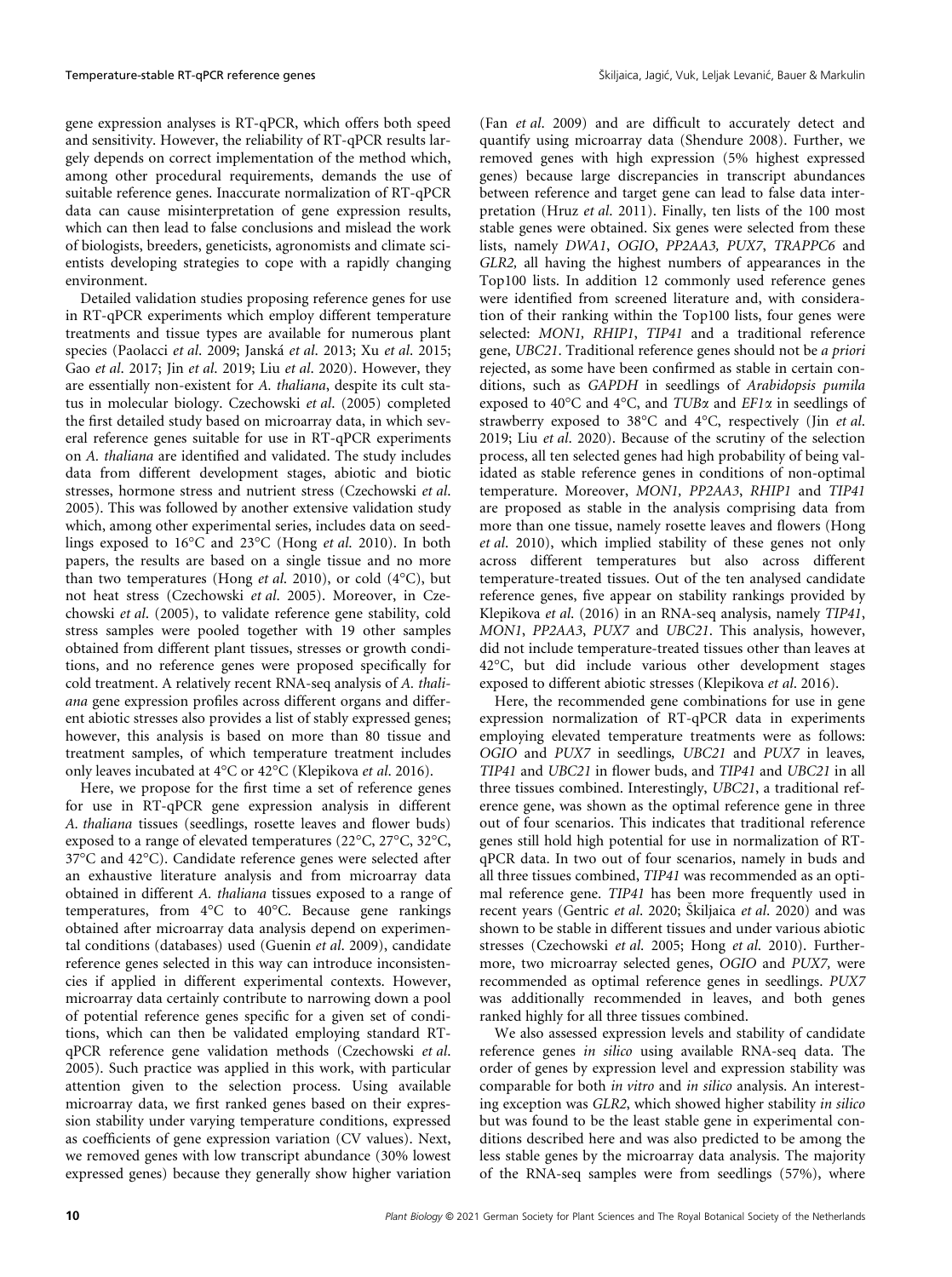GLR2 was experimentally shown to be most stable, and the minority were from inflorescences (5%), where GLR2 was experimentally shown to be least stable, which might have caused the discrepancy in the expected and confirmed expression stability. Nevertheless, this additionally emphasizes the need for experimental validation of each reference gene under a given set of conditions and laboratory settings, despite high performance in a theoretical analysis.

To test the validity of selected reference genes, we conducted a relative gene expression analysis of DREB2A, a heat-inducible gene with a well-known pattern of gene expression induction upon temperature treatment (Morimoto et al. 2013). Expression of DREB2A was analysed in different A. thaliana tissues (seedling, rosette leaf and flower bud) exposed to a range of elevated temperatures (22°C, 27°C, 32°C, 37°C and 42°C). To normalize the data, we used top-ranked and lowest-ranked reference genes and then compared the outcomes. While normalization with top-ranked genes produced similar results across all tissues and tissue combinations analysed, the use of lowranking genes reported higher DREB2A relative gene expression. The overestimation of DREB2A expression was largely corrected when top-ranked genes were combined with the lowranking genes for normalization. Therefore, although researchers should in all cases aim to select the most stable reference genes, using multiple reference genes can indeed mitigate errors introduced by a poorly selected reference gene. This could prove to be especially useful in experiments where more than one treatment and/or environmental condition is investigated, or in field research where multiple conditions naturally fluctuate throughout the course of a single experiment. Selection of several reference genes would at least partially extenuate possible destabilizing effects of a multivariate experiment. Although the MIQE guidelines suggest the use of three reference genes when performing RT-qPCR gene expression analysis (Bustin et al. 2009), our results, obtained with the geNorm algorithm indicate that using two stable reference genes would be sufficient for accurate data normalization in an experiment employing elevated temperature treatments.

Although this work was focused on validation of reference genes in conditions of elevated temperature (22–42°C), for the selection of candidate reference genes, we have used microarray data obtained from experiments using both low and elevated temperature treatments. Therefore, the selected candidate reference genes could serve as a starting pool for validation of stable reference genes in conditions of decreased temperature. For instance, MON1, RHIP1 and TIP41 were the top three stable reference genes in a dataset retrieved from experiments employing, among others, cold stress (Czechowski et al. 2005), which indicates their likelihood of being validated as suitable reference genes for normalization of RT-qPCR data following low temperature treatments.

Moreover, orthologues of the ten reference genes validated in this work could serve as candidate reference genes in other plant species. This has already been demonstrated in seeds of A. thaliana and Solanum lycopersicum, where six out of seven reference genes previously confirmed as stable in A. thaliana were also stable in S. lycopersicum (Dekkers et al. 2012). Similarly, in different development stages and in the cambial region of A. thaliana and hybrid aspen, two out of four reference genes considered stable in A. thaliana were also found to be stable in hybrid aspen (Gutierrez et al. 2008).

In conclusion, reference genes validated for use in A. thaliana RT-qPCR experiments employing non-optimal temperatures could greatly contribute to the fast-growing field studying the adaptive capabilities of plants facing temperature extremes and the effects of climate change on their growth and development. Although no reference gene is universal (Hruz et al. 2011) and the presence of reference gene orthologues in another species does not automatically imply their stability in that species, available lists of temperature-stable reference genes in the model plant A. thaliana can offer a good starting point for researchers investigating plants for which there are only limited available microarray data, many of which belong to economically important crop species.

# AUTHOR CONTRIBUTIONS

NB conceived the study and together with DLL, supervised the research. LM designed the experiments, performed RNA-seq analysis, reference gene selection and data analysis. TV performed plant growth, treatments and sampling. MJ performed RNA isolation and RT. AS designed primers, performed qPCR and LinReg analysis. LM and AS wrote the article with input from all authors. All authors have read and approved the manuscript.

# ACKNOWLEDGEMENTS

This work was funded by the Croatian Science Foundation (grant IP-2016-06-6229) and European Regional Development Fund (grant KK.05.1.1.02.0005).

# SUPPORTING INFORMATION

Additional supporting information may be found online in the Supporting Information section at the end of the article.

Table S1. Publicly available microarray data (Affymetrix Arabidopsis ATH1 Genome Array) screened for selection of candidate reference genes for use in RT-qPCR-based gene expression analyses of tissues exposed to non-optimal temperatures. Experiment accession numbers and sample IDs retrieved from the NCBI GEO or EMBL-EBI ArrayExpress databases and the number of arrays. For each experimental series, developmental stage and treatment condition (temperature treatment and treatment duration) are provided. Plants used in all experimental series were Columbia-0 wild type unless otherwise stated. The databases were accessed and data downloaded on 12– 15 April 2019.

Table S2. The sample information of temperature-treated tissues with publicly available RNA-seq data used for analysis of expression stability of candidate reference genes. Listed are project and sample accession numbers, as well as treatment conditions (temperature and treatment duration) and tissue type. Plants used in all experimental series were Columbia-0 wild type. The data were accessed and downloaded from the Arabidopsis RNA-seq database (Zhang et al. 2020).

Table S3. Primer sequences for candidate reference genes and DREB2A with average primer efficiency, amplicon size in base pairs (bp) and number of known transcript variants.

**Table S4.**  $C_q$  values of ten candidate reference genes in A. thaliana tissues exposed to elevated temperatures. Seedlings,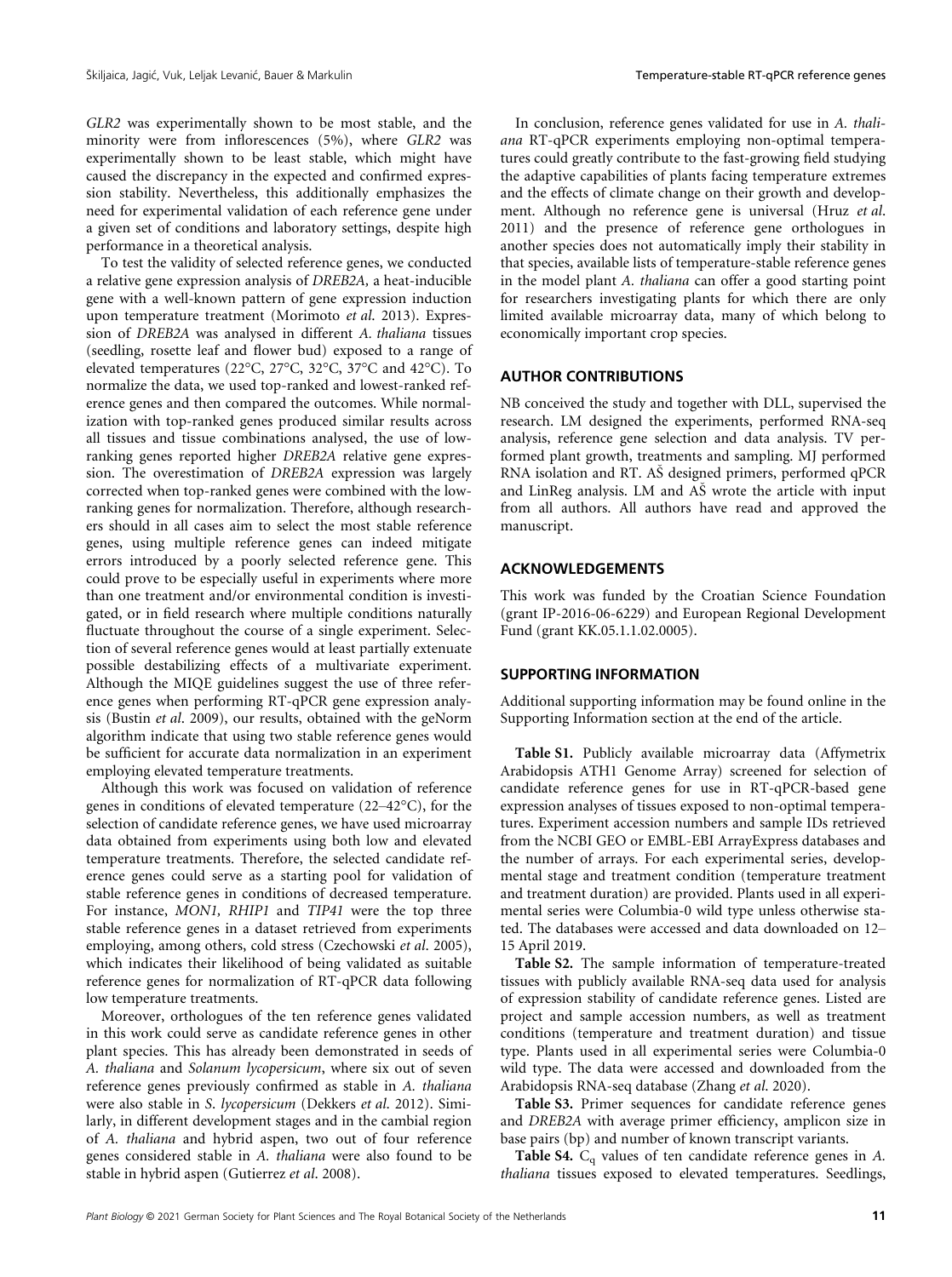leaves and flower buds of A. thaliana were incubated for 3 h at different temperatures (22°C, 27°C, 32°C, 37°C and 42°C) and RT-qPCR analysis performed. Raw amplification data were analysed in LinReg software and  $\emph{\emph{C}}_{\text{q}}$  values of two technical replicates per sample were averaged. Results of two independent experiments (biological replicates R1 and R2) are shown.

Table S5. Descriptive statistics of  $C_q$  values of ten candidate reference genes in A. thaliana tissues exposed to elevated temperatures. Seedlings, leaves and flower buds of A. thaliana were incubated for 3 h at different temperatures (22°C, 27°C, 32°C, 37°C and 42°C) and RT-qPCR analysis performed. Standard deviation (SD) and coefficient of variation (CV) of  $C_q$  values were calculated in BestKeeper. Data are shown for individual tissues, all tissues combined and two-tissue combinations.

Table S6. Stability ranking of ten candidate reference genes in two-tissue combinations of A. thaliana tissues exposed to elevated temperatures. Seedlings, leaves and flower buds of A. thaliana were incubated for 3 h at different temperatures (22°C, 27°C, 32°C, 37°C and 42°C) and RT-qPCR analysis performed. Genes were ranked according to expression stability values 'r', 'meanM', 'Stability' and 'MeanSD', as implemented in BestKeeper, geNorm, NormFinder and comparative  $\Delta C_q$ method, respectively. Asterisks denote probability value calculated by BestKeeper, P < 0.05. Comprehensive ranking derived from RankAggreg is based on rankings of the four individual algorithms. Data are shown for two-tissue combinations. For descriptions of expression stability values calculated by each algorithm see Methods S1.

Table S7. Intra-group (GroupSD) and inter-group (Group-Diff)  $C<sub>q</sub>$  variation estimates of ten candidate reference genes in A. thaliana tissues exposed to elevated temperatures. Seedlings, leaves and buds of A. thaliana were incubated for 3 h at different temperatures (22°C, 27°C, 32°C, 37°C and 42°C) and RT $qPCR$  analysis performed.  $C_q$  variation estimate analysis was performed in NormFinder, with groups formed by temperature treatment. Data are shown for individual tissues, all tissues combined and two-tissue combinations.

Method S1. Descriptive assessment of validation algorithms.

Fig. S1. Expression levels of ten candidate reference genes obtained using A. thaliana transcriptomic data available through the Arabidopsis RNA-seq database (Zhang et al. 2020). Expression data include samples of seedlings, leaves and flowers in control conditions (16–23°C) and at elevated temperatures ranging from 25 to 45°C (Table S2). Expression level values are indicated as fragments per kilobase of transcripts per million mapped reads (FPKM). Boxes indicate the 25th/75th percentiles; the horizontal line in the box represents median value and the vertical lines mark 5th and 95th percentiles. Average values are marked with a red cross.

Fig. S2. Quality assessment of RNA extracted from A. thaliana tissues exposed to elevated temperatures. Twelve-day-old seedlings, and rosette leaves and flower buds from 5-week-old plants of A. thaliana were incubated for 3 h at different temperatures (22°C, 27°C, 32°C, 37°C and 42°C) followed by RNA extraction. Integrity of RNA was confirmed by agarose gel electrophoresis and RNA purity was assessed by determination of  $A_{260/280}$  and  $A_{260/230}$  ratios. Results of two independent experiments (R1 and R2) are shown.

Fig. S3. Specificity of RT–qPCR amplification. (A) Dissociation curves of ten candidate reference genes showing individual peaks, based on two technical replicates of 15 cDNAs from three different tissues and five temperature treatments of A. thaliana. (B) Agarose gel showing single qPCR products of ten candidate reference genes, with expected size (bp) denoted above bands.

Fig. S4.  $\Delta C_q$  dispersion in pairwise comparisons of ten candidate reference genes from A. thaliana tissues exposed to elevated temperatures.  $\Delta C_q$  dispersion was calculated by comparative  $\Delta C_q$  method in (A) seedlings, (B) leaves, (C) buds, (D) all tissues (E) seedlings and leaves, (F) seedlings and buds and (G) leaves and buds. Boxes indicate  $25<sup>th</sup>/75<sup>th</sup>$  percentiles, the horizontal line in the box represents median value and the vertical lines mark 5<sup>th</sup> and 95<sup>th</sup> percentiles. Average values are marked with a black cross

Fig. S5. Pairwise variation  $(V_{n/n+1})$  analysis between normalization factors  $NF_n$  and  $NF_{n+1}$  (n = number of genes used to calculate NF). Seedlings, leaves and flower buds of A. thaliana were incubated for 3 h at different temperatures (22°C, 27°C, 32°C, 37°C and 42°C) and RT-qPCR analysis was performed. Ten candidate reference genes were ranked by expression stability in geNorm for two-tissue combinations (see Table S6). Pairwise variation analysis illustrates the optimal number of consecutively ranked reference genes needed for accurate normalization of RT-qPCR data. Gene groups with pairwise variation values below 0.15 (horizontal red line) are sufficient for normalization. Data are shown for two-tissue combinations.

Code S1. The complete code used for selection and validation of reference genes used for RT-qPCR gene expression analysis in A. thaliana exposed to elevated temperatures. Data used for the analysis are available at https://github.com/ Edlenil/Reference-genes.

Dataset S1. Top 100 genes retrieved from microarray data ranked by expression stability. Supports Table 1. Listed are probe numbers corresponding to Affymetrix ATH1 Genome Array, accession numbers and gene descriptions. For each gene, mean value (MV), standard deviation (SD) and coefficient of variation (CV) are listed. When available, present call percentage (Present %) from detection call data is listed. The list is sorted and ranked by CV. Microarray experimental series' names correspond to Table S1. Literature-selected genes are in blue. Genes that appear three or two times in the Top100 lists are in yellow or green, respectively.

## **REFERENCES**

- Affymetrix (2012) GeneChip<sup>®</sup> Arabidopsis ATH1 Genome Array (data sheet). Available from www. affymetrix.com/support/technical/datasheets/arab\_ datasheet.pdf (accessed 22 December 2021).
- Andersen C.L., Jensen J.L., Ørntoft T.F. (2004) Normalization of real-time quantitative reverse transcription-PCR data: a model-based variance estimation approach to identify genes suited for

normalization, applied to bladder and colon cancer data sets. Cancer Research, 64, 5245–5250.

- Bolstad B.M., Irizarry R.A., Astrand M., Speed T.P. (2003) A comparison of normalization methods for high density oligonucleotide array data based on variance and bias. Bioinformatics, 19, 185–193.
- Bustin S. (2002) Quantification of mRNA using realtime reverse transcription PCR (RT-PCR): trends and problems. Journal of Molecular Endocrinology, 29, 23–39.
- Bustin S.A., Benes V., Garson J.A., Hellemans J., Huggett J., Kubista M., Mueller R., Nolan T., Pfaffl M.W., Shipley G.L., Vandesompele J., Wittwer C.T. (2009) The MIQE guidelines: minimum information for publication of quantitative realtime PCR experiments. Clinical Chemistry, 55, 611–622.
- Czechowski T., Stitt M., Altmann T., Udvardi M.K., Scheible W.-R.-D. (2005) Genome-wide identification and testing of superior reference genes for